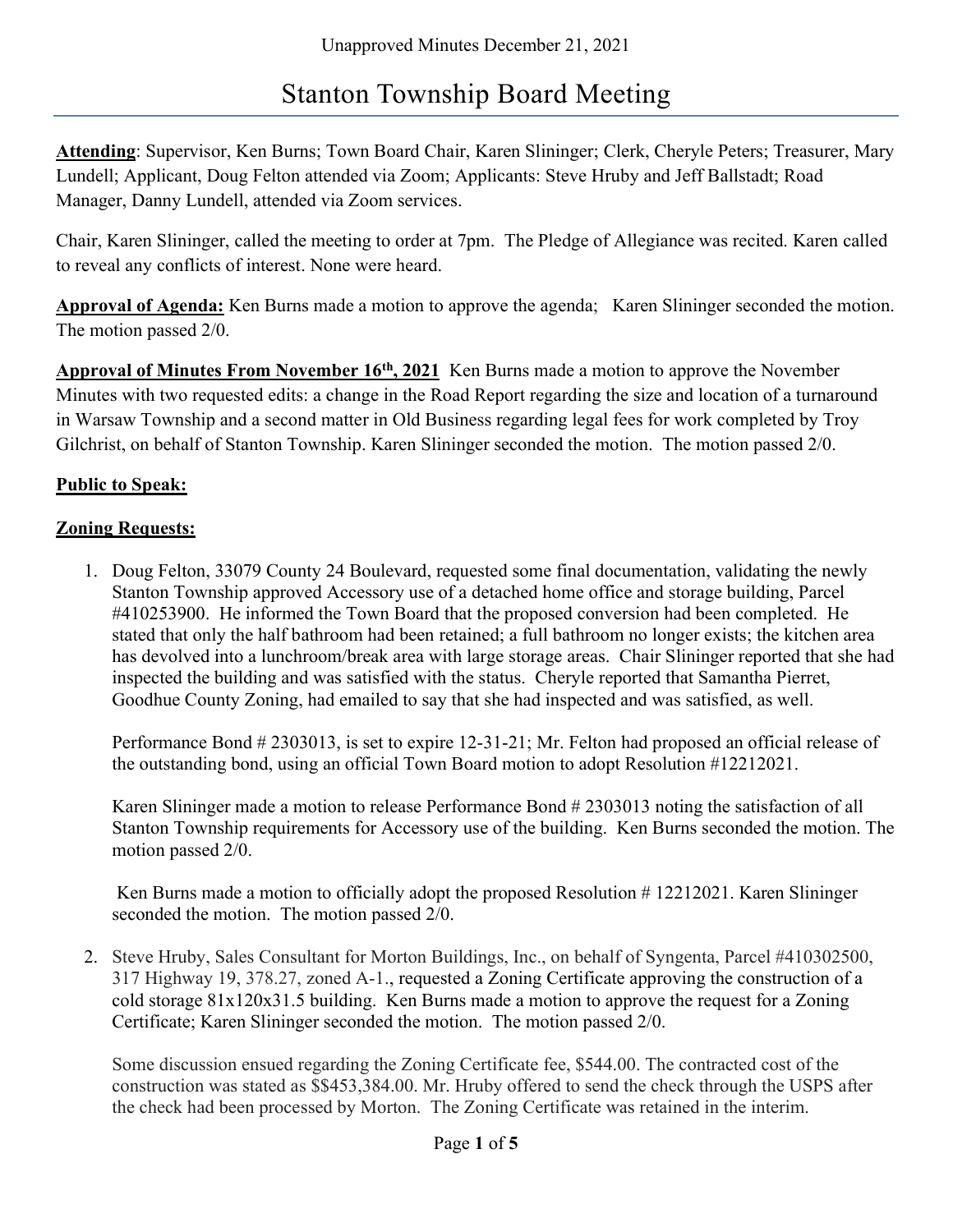3. Jeff Ballstadt, 32957 County 24 Boulevard, proposed adding onto his home and possibly the attached garage if suitable. He stated that the revised site plan has downsized the original size of the house addition to 16ftx18ft. The access to the garage will be sited off of the main driveway. The plan is sited 136 ft. from the south property line; 111 ft. from the east property line; west side setbacks were noted at 30ft.; Ken Burns noted the required 5ft. driveway buffers; Mr. Ballstadt stated that the second driveway would be used as mostly, an exit driveway, an extention of the main driveway. Snow removal was not expected to be an issue.

Ken Burns made a motion to approve the request for a Zoning Certificate approving the construction of additions to the home and possibly garage, 32957 County 24 Boulevard, 16x18, as stated. Karen Slininger seconded the motion. The motion passed 2/0. Mr. Ballstadt stated the estimated cost of construction as \$175,000. He issued the township a check for \$265.00.

## Clerk's Report:

- 1. Cheryle reported that she had sent executed contracts and a check, to Warsaw Township on the  $340<sup>th</sup>$ Street Way maintenance agreement.
- 2. Cheryle reported that she had sent the Road Miles Certification to Goodhue County Public Works at the 32.82 amount, and a copy to Warsaw Township. The miles that Stanton Township had added to the certification were not counted by Goodhue County Public Works, nor were they deducted from Warsaw Township's total certification. Mr. Isakson, Goodhue County Engineer, suggested that Stanton Township consult with Warsaw Township regarding which township would claim the nominal amount of mileage, for the year 2022.

Ken Burns made a motion to accept the mileage exclusion of  $\frac{1}{4}$  mile for the 2021 Mileage Certification, reverting the amount back to 32.57. Karen Slininger seconded the motion. The motion passed 2/0.

- 3. Cheryle reported that she had mailed notice to Mr. Steve Jacobsen with a small amount of subsequent follow up. He stated that he would take it up after the holidays.
- 4. Cheryle reported that she had sent notice to the Cannon Falls Beacon for Candidate Filing Affidavits.
- 5. Cheryle reported that she had sent applications for Township Tax Exempt parcels to the Assessors' Office.
- 6. She reported that she had reserved space for the Senate District 58 DFL Caucus at the Town Hall building.
- 7. She reported that she was able to purchase two identical thrifted printers and one appears to be working well. The other needs to be tested.

Ken Burns made a motion to approve the Clerk's Report. Karen Slininger seconded the motion. The motion passed 2/0.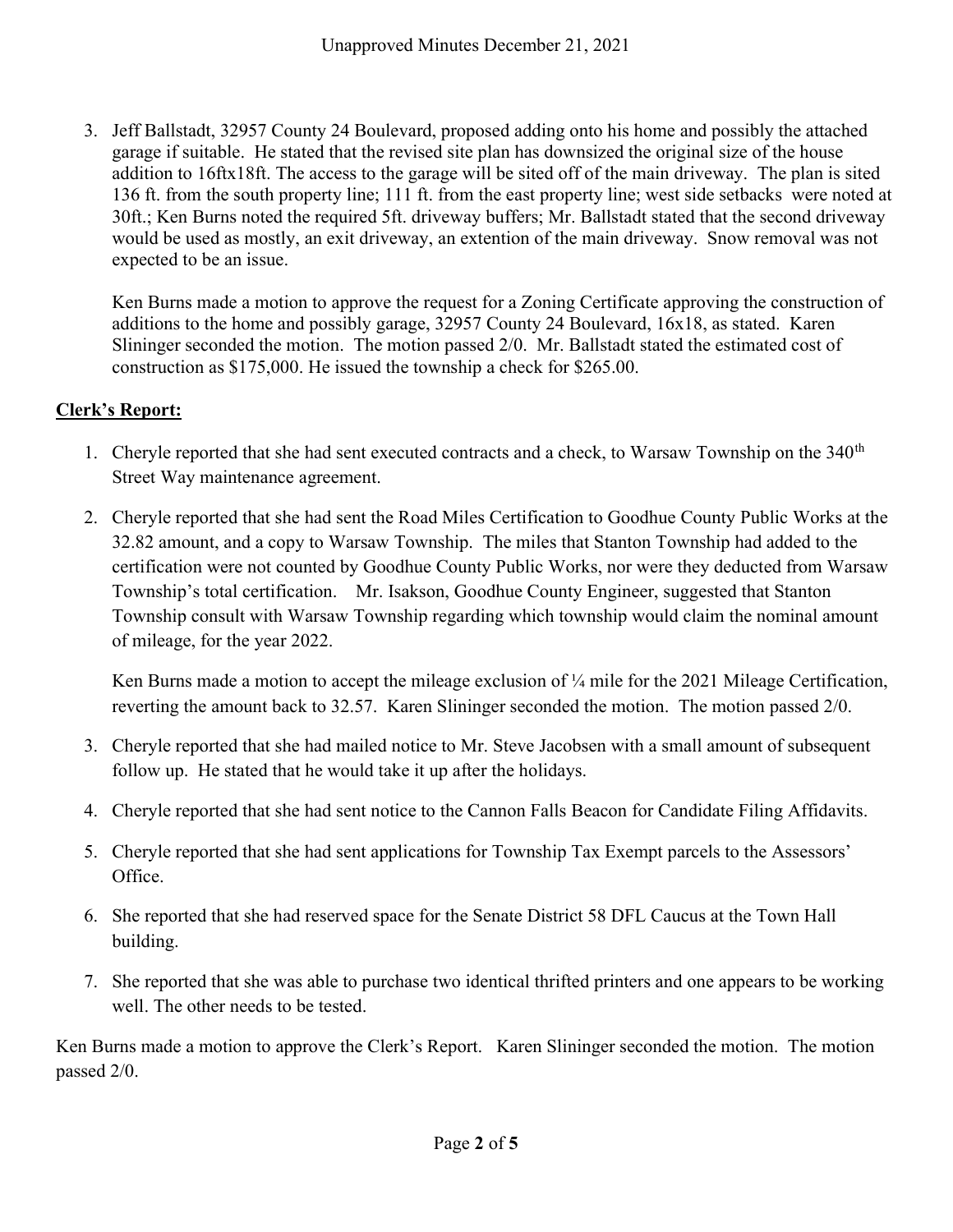# Beginning Balance \$339,050.33

|                                                                                   | Unapproved Minutes December 21, 2021                                                                                                                                                                                                                                                                                                                                                                                                          |
|-----------------------------------------------------------------------------------|-----------------------------------------------------------------------------------------------------------------------------------------------------------------------------------------------------------------------------------------------------------------------------------------------------------------------------------------------------------------------------------------------------------------------------------------------|
| <b>Beginning Balance \$339,050.33</b>                                             |                                                                                                                                                                                                                                                                                                                                                                                                                                               |
| $R$ e c e i p t s<br>\$109,103.50                                                 | <b>Treasurer's Report:</b>                                                                                                                                                                                                                                                                                                                                                                                                                    |
| Disbursed<br>\$17,141.00                                                          | Mary Lundell recited the township's "receipts and disbursements",<br>November 1-30th, 2021, including a total. She then submitted the Cash<br>Control Report and Statement of Receipts, Disbursements and Balances<br>(Schedule 1 YTD) and requested that the supervisors sign it. They did so.<br>The Clerk's reconciliation of the bank statement and Cash Control Report<br>were submitted for Supervisors' review and signature, as well. |
| \$431,012.83<br>Ending Balance<br>\$347, 356.36<br>Ending Balance November., 2020 | A brief year to date review, of historic Fund balances, was made. The<br>monthly Ending Balance for November, 2020 was noted as \$347,356.36.                                                                                                                                                                                                                                                                                                 |
|                                                                                   | Treasurer Lundell reported that MMB had sent \$1935.32 accounting for<br>residual ARPA funds. Mary spoke briefly about re-allotment of amounts<br>unclaimed by other townships. The unclaimed amounts were calculated and<br>subsequently apportioned to only township accounts that had already received ARPA funds.                                                                                                                         |

subsequently apportioned to only township accounts that had already received ARPA funds. The second half of the Property Taxes had come in at \$103,903.13

Treasurer Lundell invited questions regarding the Bank Statements.

Karen Slininger made a motion to approve the Treasurer's Report. Ken Burns seconded the motion. The motion passed 2/0.

Building Report: Ken Burns reported that he had spent some time inspecting the new lap top dedicated to the Zoom application. He stated that if needed, he would look into the warranty on performance and or a reinstallation might be an option, as well. The lap top had experienced some technical problems during a meeting, taking 40 minutes to start up.

Cheryle reported that the building seemed to be colder than normal. Ken Burns made a motion to authorize Cheryle to commission inspections/repairs from a heating specialist, between meetings, as needed. Karen Slininger seconded the motion. The motion passed 2/0.

Danny proposed insulating the septic with a hay covering; approval was expressed and given.

Karen Slininger made a motion to accept the Building Report. Ken Burns seconded the motion. The motion passed 2/0.

Road Report: Cheryle reported that the tractor was, now slated to arrive, not in January but April, per Mike Sevcik from Minnesota Ag.

Karen inquired about the snow removal process at some of the intersections. Danny replied that the crew removes as much snow as possible quickly, from the higher density neighborhoods, and then returns to clean up areas that need touch ups.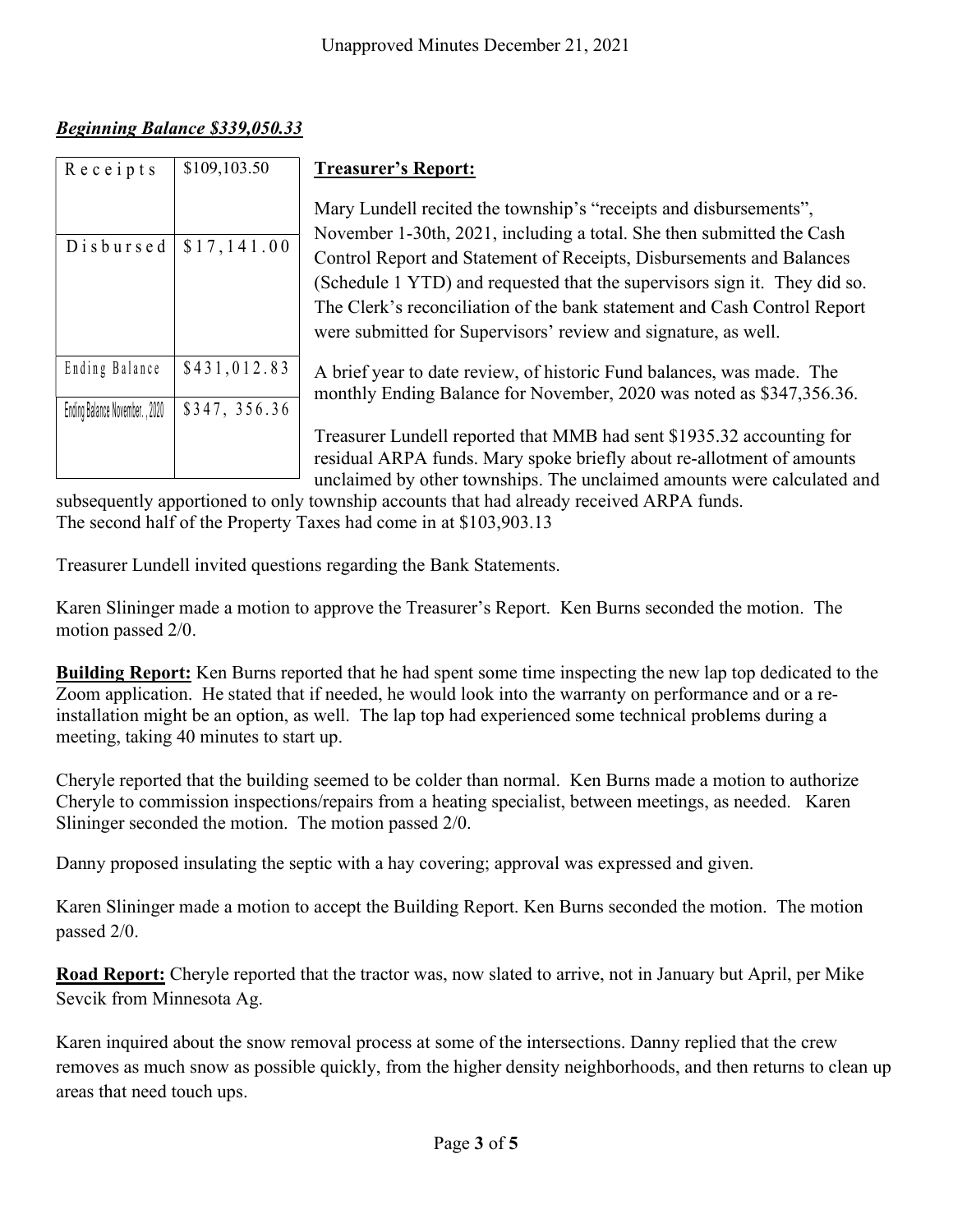#### Unapproved Minutes December 21, 2021

Danny reported that he would be unavailable for the next few days, but Larry Jensen was set to be available for plowing.

Karen Slininger made a motion to approve the Road Report. Ken Burns seconded the motion. The motion passed 2/0.

## Old Business:

- 1. Cheryle reported that Mr. Jacobsen had agreed to print and sign the Hold Harmless agreement in regard to the encroachment of sprinkler heads into the township Right of Way along Oxford Mill Road. Cheryle was encouraged to follow up with Mr. Jacobsen, using the USPS.
- 2. Ken Burns stated that he had done some work on the Town Hall website upgrade; he had taken some helpful classes. Ken noted that he is in process of building a website for transfer to the township. Word Press was discussed as a system familiar to Karen; the domain name was mentioned. The township will at some point be getting a monthly bill for website services. This would be a change from the status quo.
- 3. Ken Burns reviewed the Zoom account situation; he is agreeable to being reimbursed on his current personal account.
- 4. Karen Slininger introduced the most recent Solar Ordinance product from the Planning Commission; discussion ensued regarding a standalone document or a substitution for Section 31. "Definitions" were noted as some edit points remaining for the next Planning Commission meeting. Also, a final product reflecting any other proposed Amendments to the current Planning and Zoning Ordinance, in preparation for a public hearing, was discussed. It was noted that Chair Regenscheid had championed the work and editing for the chart style document.

## New Business:

- 1. The Board of Audit meeting was scheduled for 5pm on Wednesday, January  $26<sup>th</sup>$ , 2022.
- 2. The Calendar Year Meeting Schedule for 2022 was reviewed and approved.
- 3. Brad Anderson's request for a review of a broad band proposal was reviewed. Some discussion took place regarding benefits to Stanton Township residents. Karen agreed to do some research into the details of the proposal.

Upcoming Meetings: Township Tuesday Conference Calls have been re-scheduled for only the First and Third Tuesdays, at 10 AM. (The Zoom App must be installed).

# https://us02web.zoom.us/j/88491131671

Meeting ID: 884 9113 1671

OR participate via Zoom meeting via phone, (646) 558-8656 passcode 88491131671#

# Participate via Zoom meeting via computer (preferred):

rage 4 of 5